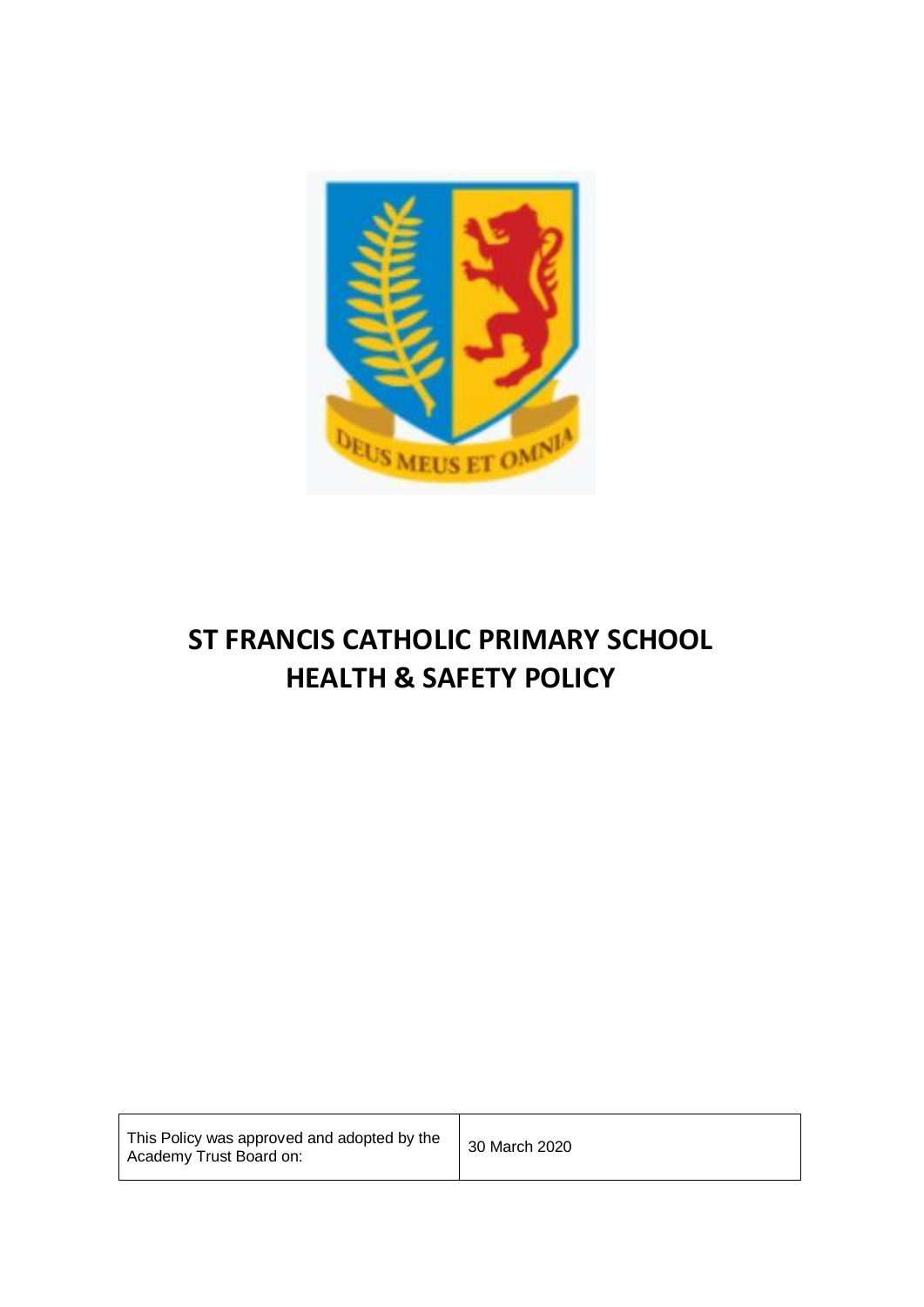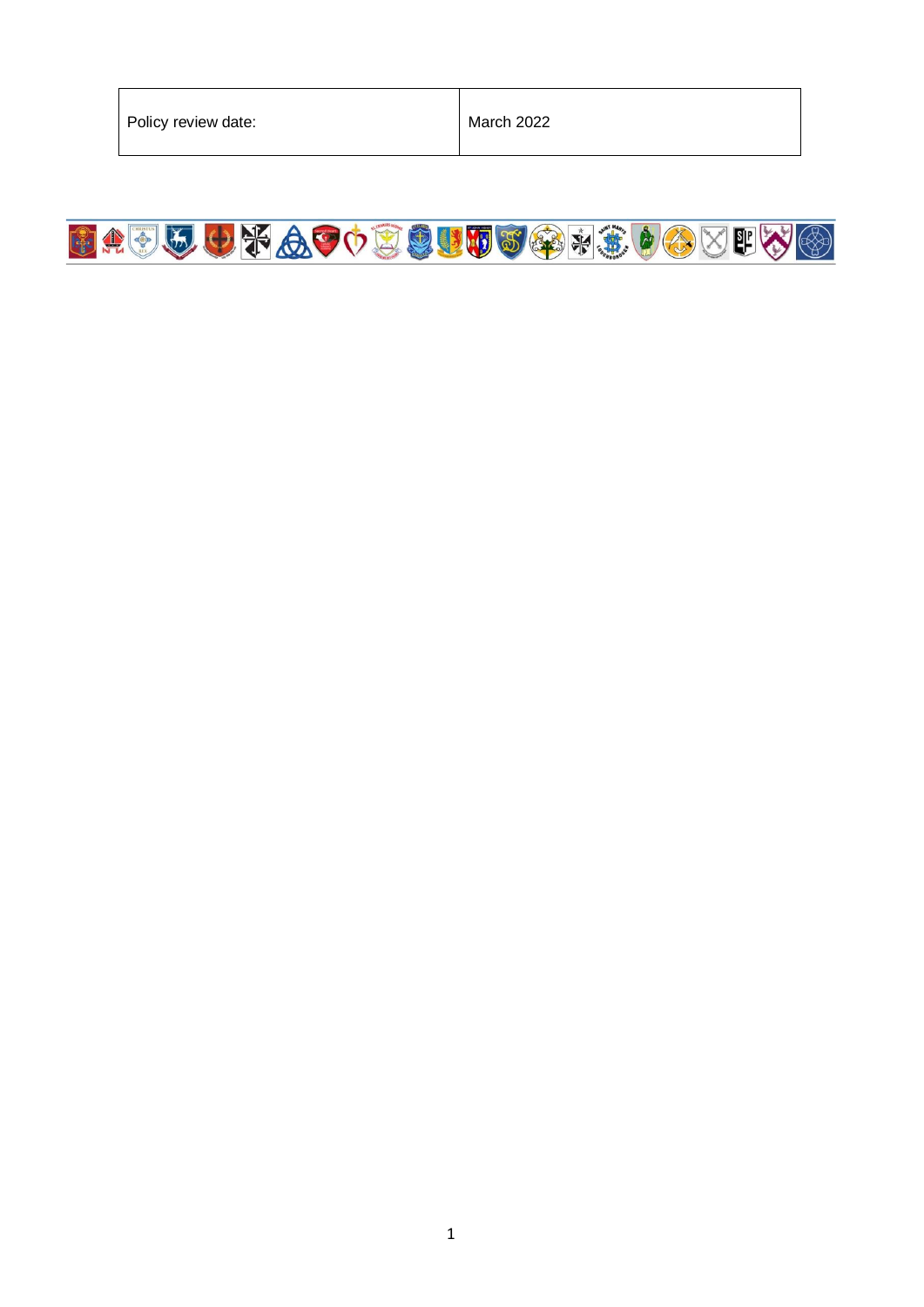## **Contents**

This policy is in three parts.

- 1. **Health and Safety Policy Statement** A statement of general policy based on legal duties under the Health and Safety at Work etc. Act 1974 [section 2 (3)].
- 2. **Organisation of Duties** Explains the allocation of functions to individuals i.e. who does what as regards to health and safety management.
- 3. **Arrangements** How health and safety functions allocated to individuals are carried out.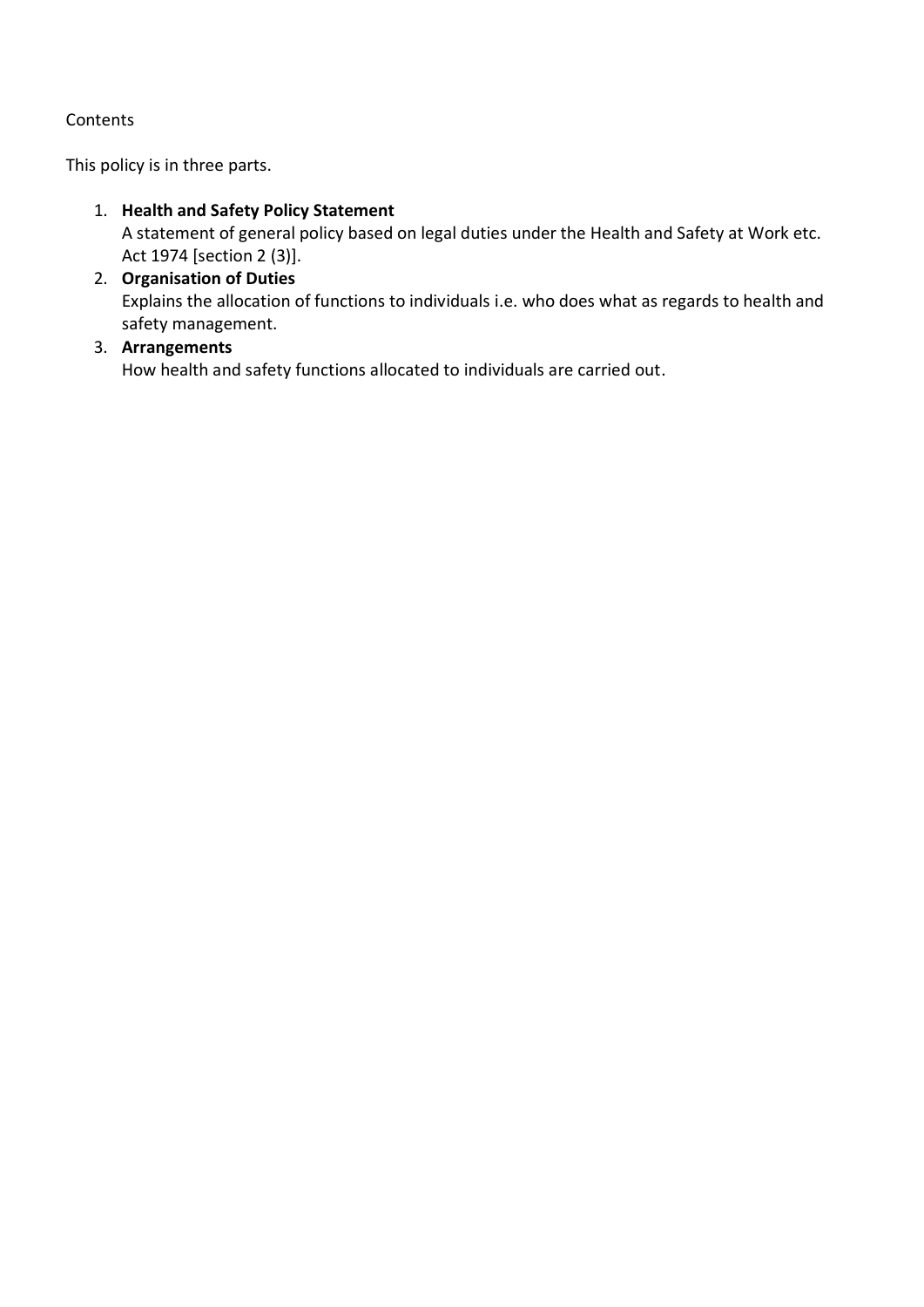# 1.Health and Safety Policy Statement

St Thomas Aquinas Catholic Multi-Academy Trust will:

- Aim to provide a safe and healthy working and learning environment for staff/ pupils/students and visitors.
- Acknowledges the provisions of the Health and Safety at Work etc. Act 1974 and in particular the duty of every employer to conduct their business in such way as to ensure, so far as is reasonable practical, that persons who are in their employment, and also persons who are not but who may be affected by it, are not exposed to unacceptable risks to their health and/or safety.
- Accepts that it has a responsibility to take all reasonable practicable steps to ensure the health, safety and welfare of staff and others.
- Promote an effective safety culture throughout the Trust
- Will take all reasonable steps to identify and reduce hazards to a minimum but all staff and pupils/students must appreciate that their own safety and that of others depends upon their individual conduct and vigilance while on the school premises, or whilst taking part in school sponsored activities.
- Consult with our employees on matters affecting their health and safety.
- Provide information, instruction, training and supervision for employees.
- Ensure that employees are 'competent' to carry out their activities.
- Provide adequate welfare facilities for employees and pupils.
- Monitor the standards of health and safety performance and ensure continuous improvement in the management of health and safety.
- Review the systems in place that manage health and safety and to revise it as necessary on an annual basis.

This policy will be brought to the attention of all employees and will be kept readily available for employees on the Trust website.

**Signed:** Chief Executive Officer **Signed:**  $A_0 \cap$  Chair of Trust Board

Date: 30/03/2020

Date: 30/03/2020

**Signed:** All Angles Controller and the Headteacher Date: 28/09/2021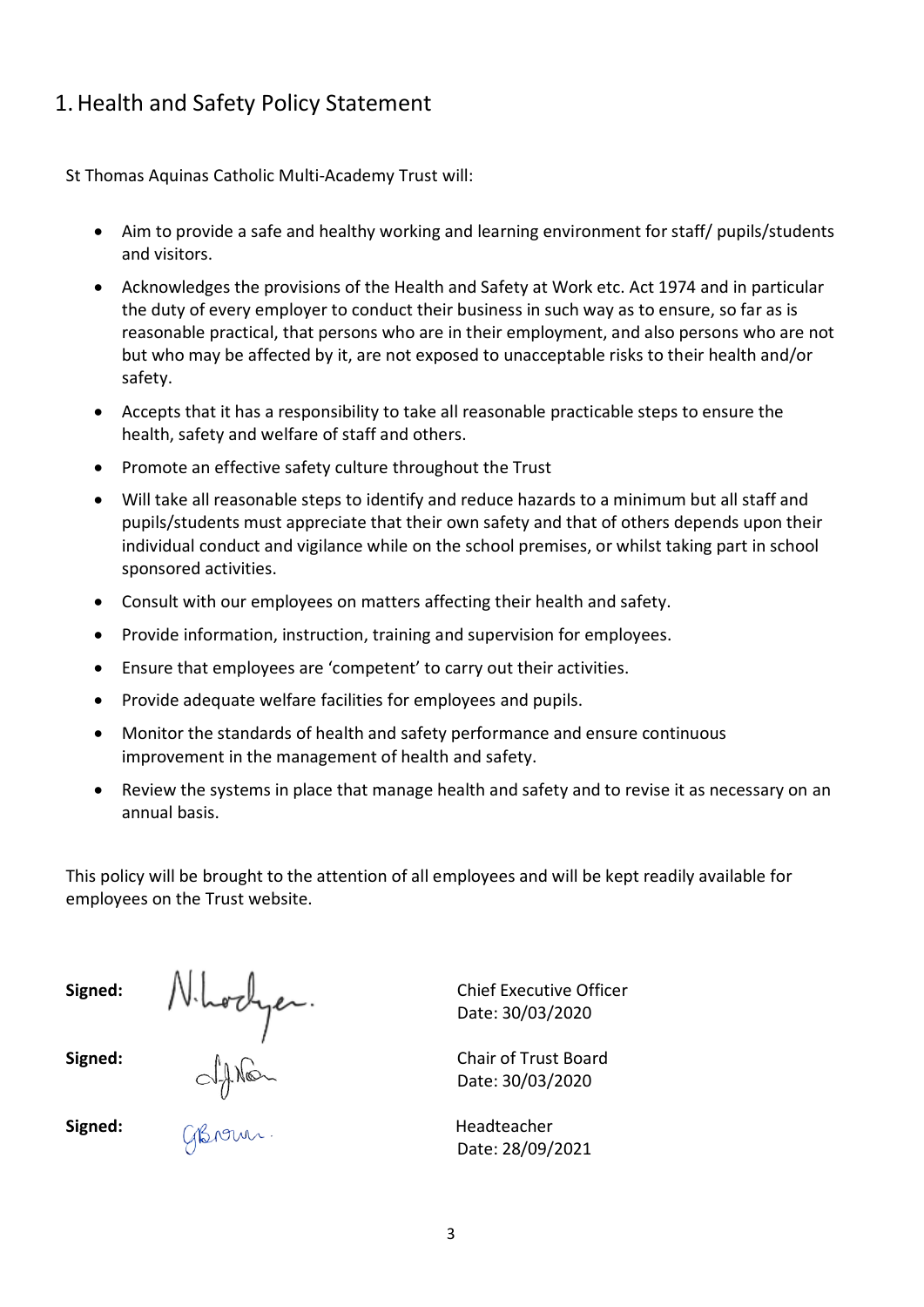# 2.Organisation of duties

## **Duties of the Trust**

The ultimate responsibility for health and safety rests with the employer although some functions under the Health and Safety at Work etc. Act 1974 are delegated to Headteachers (as detailed below).

The Board of Directors will:

- Establish mandatory health and safety policies and outcomes that academies will follow and achieve.
- Monitor academies' compliance with legislation and policies.
- Monitor academies' health and safety performance.
- Provide direction as necessary to academy management in the interests of health and safety.
- Ensure that academy management are appropriately trained in health and safety principles.
- Ensure any Trust-wide purchasing and contracting procedures and arrangements that are in place consider health and safety compliance and performance.
- Consult with employees on matters affecting their health and safety according to the Safety Committees Regulations 1977 and Health and Safety (Consultation with Employees) Regulations 1996.

#### **Duties of the Chief Executive**

The Chief Executive will:

- Ensure Health and safety regularly appears on the agenda for board meetings.
- Appoint a 'Health and Safety Coordinator' for the Trust to demonstrate its strategic importance.
- For the purpose of maintaining health and safety legal compliance and/or complying with the Trusts health and safety aims and objectives direct an academy to take compulsory action.
- Ensure that competent health and advice is available as referenced in Regulation 7 of the Management of Health and Safety at Work Regulations 1999.

#### **Duties of the Director of Business Services**

The Director of Business Services will:

- Act as 'Health and Safety Coordinator' for the Trust.
- Ensure that the Trust properly discharges its duties under its Health and Safety Policy.
- Develops and reviews the Health and Safety policies in line with statutory requirements.
- Integrate good health and safety management into business decisions.
- Coordinate with Academies ensuring the implementation of the Trust's policies and procedures in relation to maintaining health and safety statutory documentation and ensuring that the Trust discharges its duties.
- Coordinate with Academies ensuring that health and safety management systems, processes and practices are consistent, coordinated and synchronized across all of the Academies in the Trust.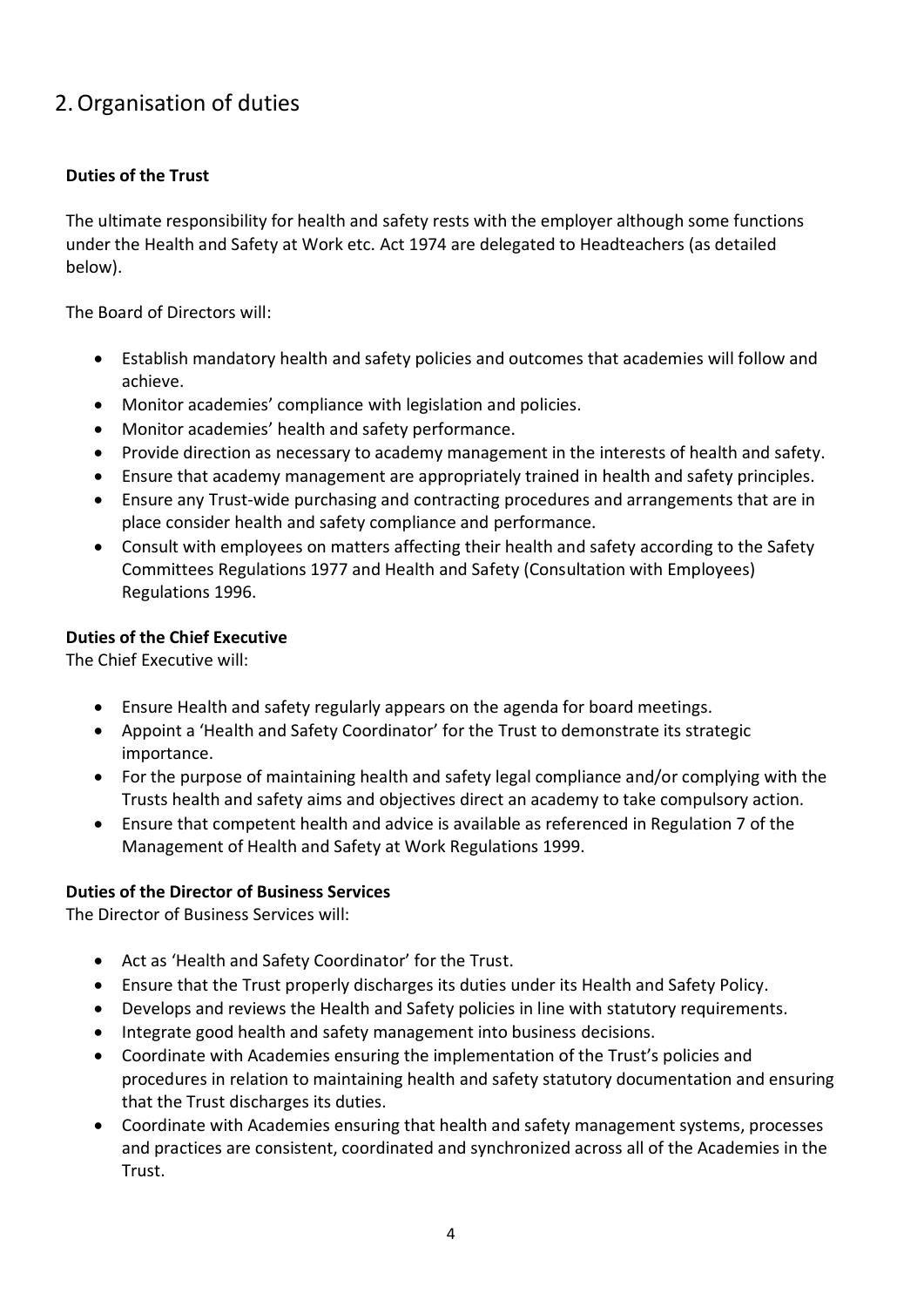• Works with the Assistant Director of Business Services to ensure that facilities-related risk assessments and other statutory and non-statutory testing and inspections are completed in a timely manner and by staff and contractors who are competent.

## **Duties of the Principal/Headteacher**

The Principal/Headteacher will:

- Acts as Building Responsible Officer (BRO)
- Demonstrate visible, active commitment to health and safety improvement.
- Promote the maintenance and development of safe working practices and conditions for all employees, pupils and other non-employees on site.
- Ensure that the requirements of all relevant legislation, codes of practice, trust and academy policies are met at all times.
- Coordinate with the Trust to ensure implementation of the Trust's policies and procedures in relation to maintaining health and safety statutory documentation and ensuring that the academy discharges its duties.
- Appoint a Delegated Duty Officer (DDO) to work in coordination with the Assistant Director of Business Services.
- Ensure safe working conditions and safe working practices are provided for the health, safety and welfare of staff, pupils and others.
- Consult with employees, and safety representatives, on local health and safety issues.
- Ensure effective means of communication with staff on health, safety and welfare issues.
- Ensure that risk assessments are undertaken and reviewed annually or as necessary.
- Identify the training needs of employees and ensure that they are 'competent' to carry out their activities.
- Work with the Director of Business Services to ensure that arrangements are made to rectify defects in the premises, its plant, equipment or facilities are reported and made safe.
- Ensure that accident, work-related ill health and violent incidents are reported and investigated as necessary.
- Monitor the standard of health and safety throughout the academy.
- Work with the Director of Business Services to ensure that emergency procedures are in place.
- Ensure that staff involved in educational visits are aware of their responsibilities regarding offsite visits and that all relevant staff have access to health and safety information, policies and procedures.
- Authorise all off-site visits; inform Governors of all non-routine off-site visits.

# **Duties of the Delegated Duty Officer (DDO) or Operations/Site Manager**

The Delegated Duty Officer will:

- Ensure that the academy properly discharges its duties under its Health and Safety Policy.
- Work with the Director of Business Services to review and develop existing and new Health and Safety policies and procedures in line with statutory requirements.
- Coordinate with the Assistant Director of Business Services ensuring that health and safety management systems, processes and practices are consistent, coordinated and synchronized across all of the Academies in the Trust.
- Ensure that facilities-related risk assessments and other statutory and non-statutory testing and inspections are completed in a timely manner and by staff and contractors who are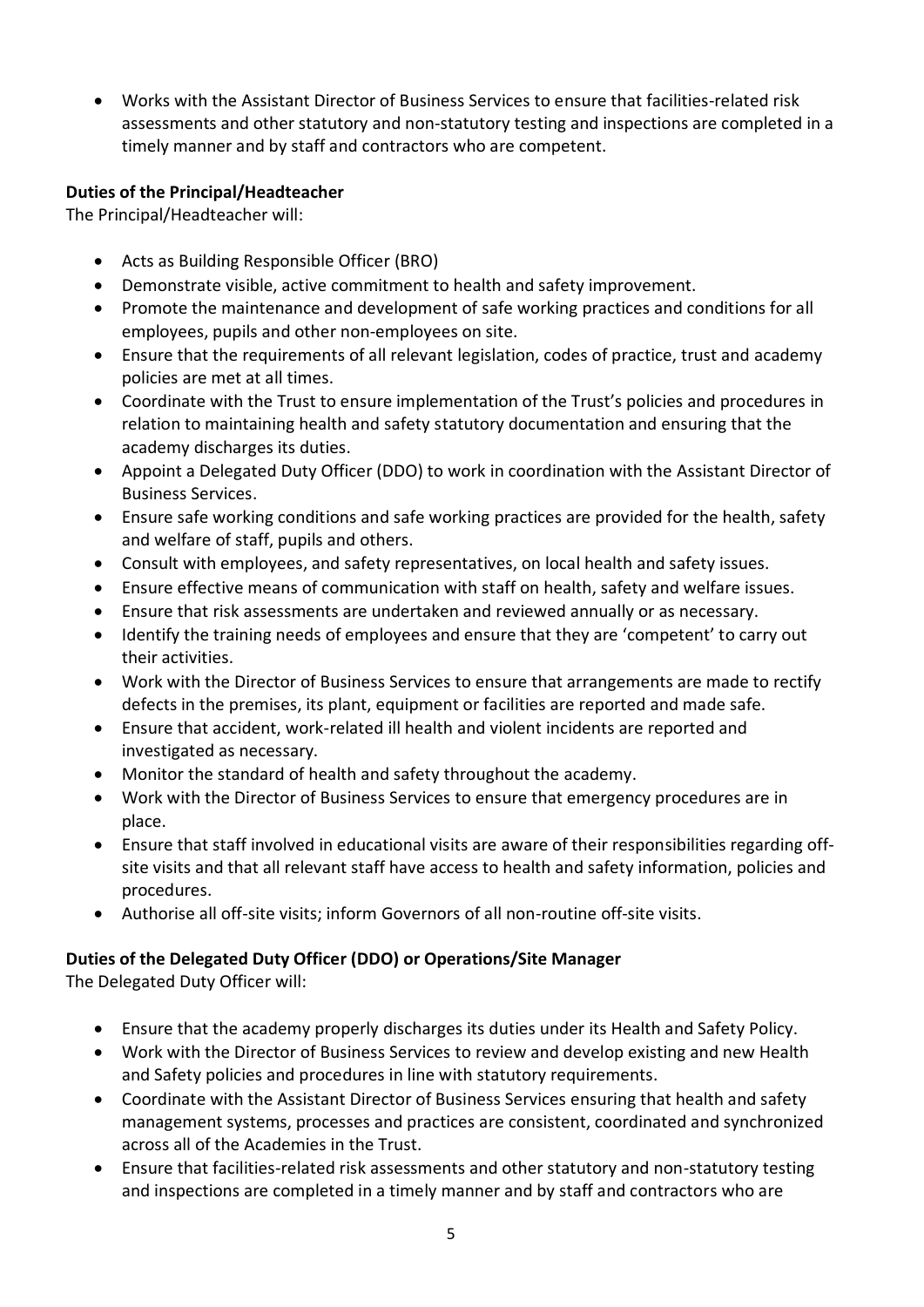competent.

- Only engage the services of a contractor of supplier who has been approved by the Trust and ensure that suitable and sufficient risk assessments and methods statements are provided prior to the commencement of any works.
- Take reasonable care of their own health and safety and of others who might be affected by their actions or lack of action.
- Cooperate with the academy and the Trust on health and safety matters including compliance with Trust and academy procedures.
- Keep premises records up to date (including records of asbestos and water hygiene monitoring, fire drills, etc.). These should include an accurate record of contractor visits.
- Ensure that all the building's machinery, plant and other fixed services and systems are maintained (and also formally inspected as relevant) and that maintenance and inspection records are kept on site.

# **Duties of All Employees**

All employees will:

- Take reasonable care of their own health and safety and of others who might be affected by their actions or lack of action.
- Cooperate with the academy on health and safety matters including compliance with Trust and academy procedures.
- Not interfere with anything provided to safeguard their health and safety.
- Report any health and safety concerns, e.g. hazards or defects etc. in line with local procedures.
- Ensure that pupils are aware of the academy's emergency procedures.
- Report any medical or physical condition which adversely affects their ability to conduct their work in a safe and healthy manner to their line manager.

# **Additional Responsibilities of Head of Design & Technology**

- Ensure suitable and sufficient risk assessments are in place for all activities and operations in design and technology 'workshops';
- Ensure all machinery and equipment is maintained and inspected at suitable intervals and is safe for staff and pupils to operate;
- Ensure that suitable arrangements are in place to prevent the unauthorised use of all machinery and equipment;
- Ensure that all design and technology staff are suitably trained and competent for the operations undertaken, that their training is current and that suitable records are kept on site;
- Ensure that suitable personal protective equipment (PPE) is available for use in design and technology 'workshops' and that appropriate supervision is in place to ensure the use of that PPE when necessary for the protection of the health and safety of staff and pupils;
- Ensure that suitable arrangements are in place for accidents and emergencies in design and technology 'workshops'.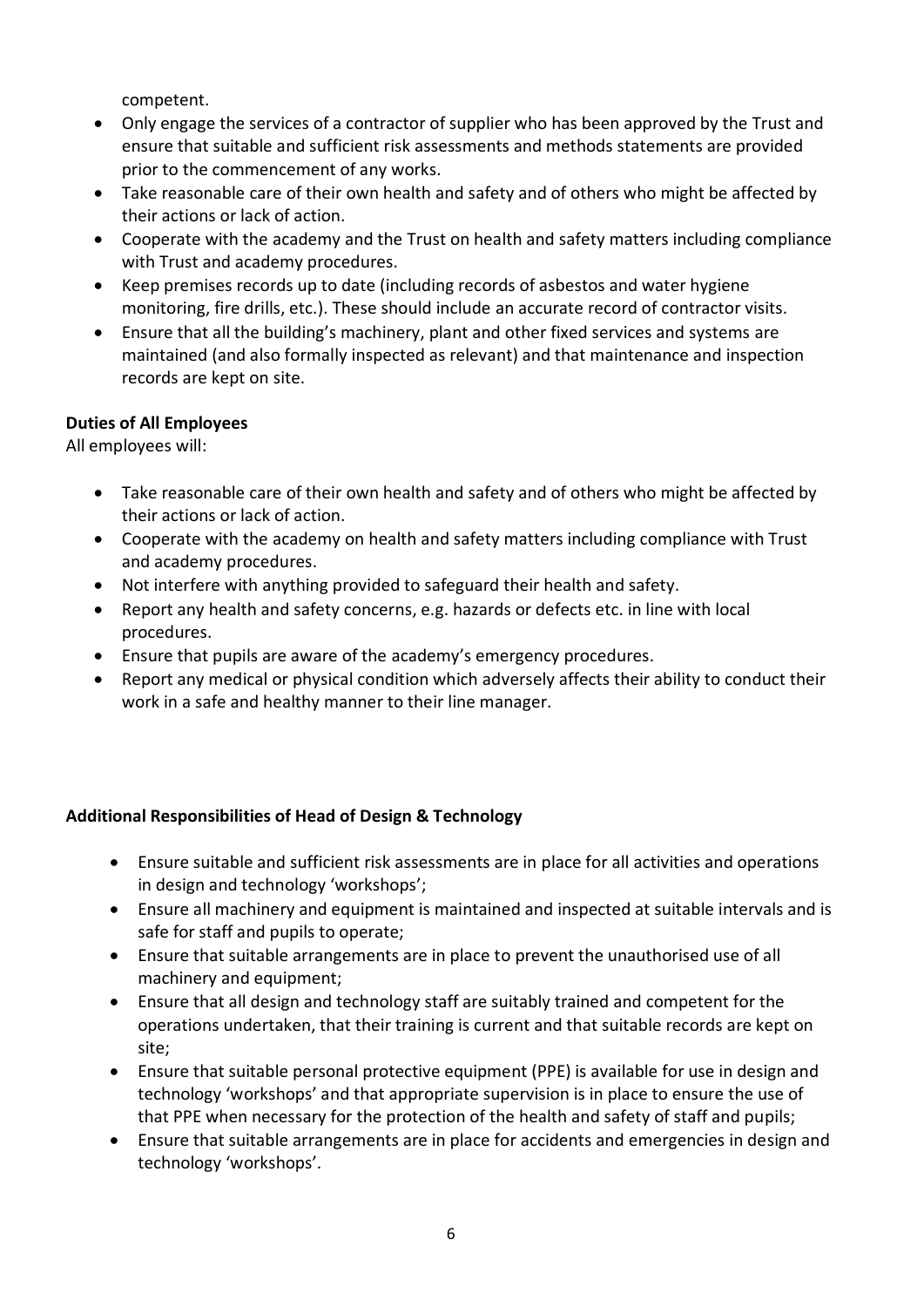#### **Additional Responsibilities of Head of Science**

- Ensure suitable and sufficient risk assessments are in place for all activities and operations in science 'laboratories' and associated areas, e.g. storage;
- Ensure all machinery and equipment is maintained and inspected at suitable intervals and is safe for staff and pupils to operate;
- Ensure that all statutory inspections required for any machinery and equipment, e.g. Thorough Examination and Test for local exhaust ventilation, are completed as necessary and that suitable records are kept on site;
- Ensure that suitable arrangements are in place to prevent the unauthorised use of all machinery and equipment;
- Ensure that suitable arrangements are in place for the safe storage and use of chemicals and for the disposal of waste chemicals (and equipment) in accordance with relevant legislation;
- Ensure that all science staff are suitably trained and competent for the operations undertaken, that their training is current and that suitable records are kept on site;
- Ensure that suitable personal protective equipment (PPE) is available for use in science 'laboratories' and associated areas and that appropriate supervision is in place to ensure the use of that PPE when necessary for the protection of the health and safety of staff and pupils;
- Ensure that suitable arrangements are in place for accidents and emergencies in science 'laboratories' and associated areas.

#### **Additional Responsibilities Head of PE**

- Ensure suitable and sufficient risk assessments are in place for all activities related to PE and sports, including those not undertaken on school premises and/or not during normal school hours;
- Ensure all equipment related to PE and sports is maintained and inspected at suitable intervals and is safe for staff and pupils to use;
- Ensure that suitable arrangements are in place to prevent the unauthorised use of all equipment related to PE and sports;
- Ensure that all PE and sports staff are suitably trained and competent for all activities undertaken or supervised, that their training is current and that suitable records are kept on site;
- Ensure that suitable arrangements are in place for accidents and emergencies in all areas associated with PE and sports activities.

# **Additional Responsibilities of the Educational Visits Coordinator (EVC)**

- Ensure all educational visits are planned and undertaken in accordance with current national and local guidelines;
- Ensure that all educational visits are on logged on Evolve.
- Ensure suitable and sufficient risk assessments and other arrangements are in place for all educational visits;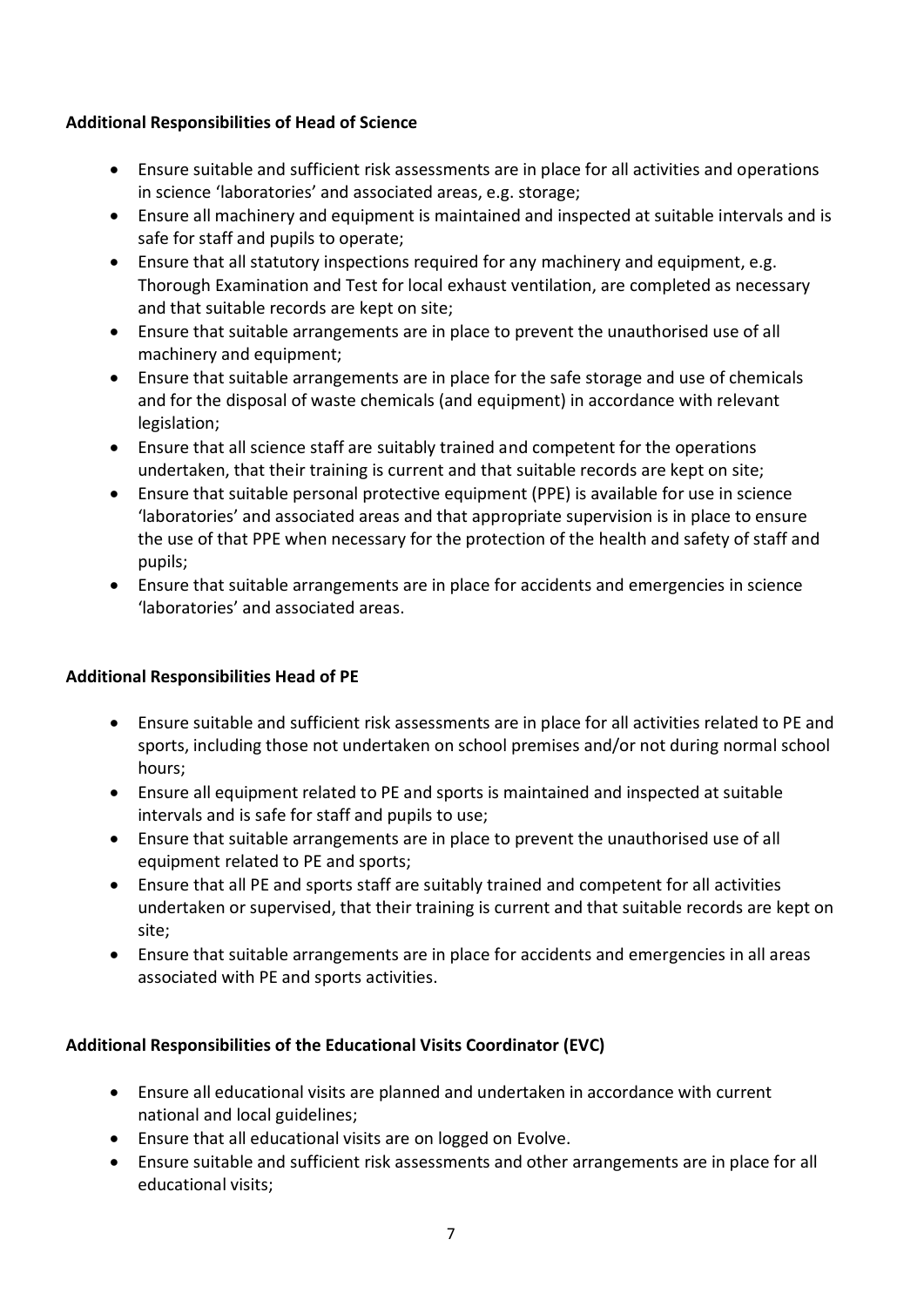- Ensure all educational visits are adequately supervised and staffed and that suitable arrangements are in place for accidents and emergencies;
- Ensure all staff involved in the planning of educational visits are suitably trained and competent;
- Provide suitable health and safety advice and guidance to staff involved in the planning of educational visits.

#### **Additional Responsibilities of the Swimming Manager/Coordinator**

- Ensure a suitable and sufficient risk assessment is in place, implemented and reviewed for all activities in the swimming pool and associated areas;
- Ensure a suitable normal operating procedure and emergency action plan is in place, implemented and reviewed for all activities in the swimming pool and associated areas;
- Ensure all activities in the swimming pool and associated areas are undertaken in accordance with normal operating procedures and the emergency action plan;
- Ensure all staff operating in the swimming pool and associated areas are suitably trained for the roles that they undertake, e.g. lifeguard, that their training is current and that suitable records are kept on site;
- Manage all staff involved in the operation of the swimming pool and ensure they are all aware of the duties and responsibilities associated with their role.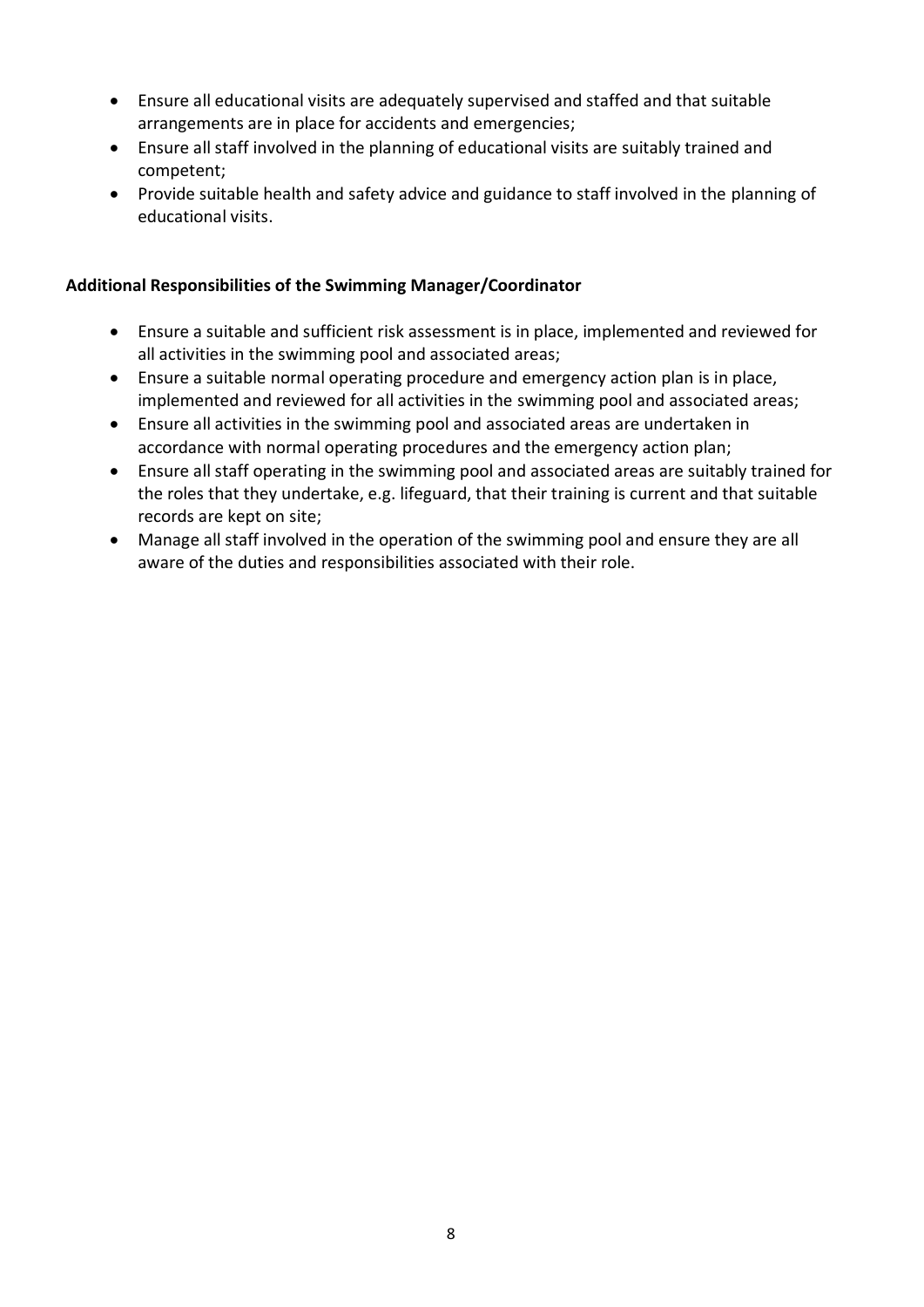#### **Health and Safety Organisation**

The chart below shows the relationship between the Trust Health and Safety Policy and local Health and Safety Policies and shows how key management roles interact.

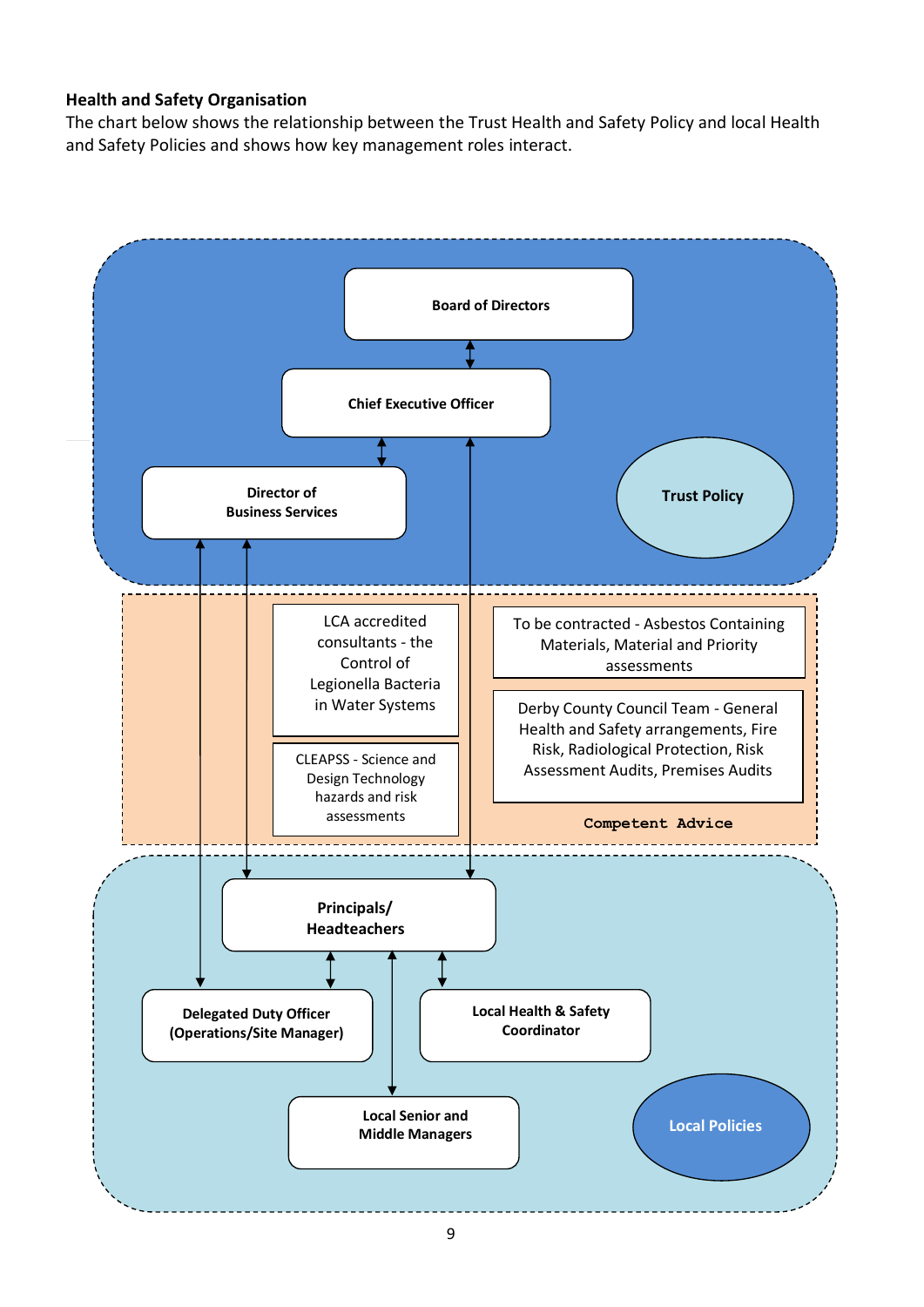# 3. Arrangements

#### **Competent Advice**

The Trust has appointed the following a competent health and safety advisers:

- Derby County Council (Academies) Team in respect of general Health and Safety arrangement, fire risk, risk assessments, risk assessment and premises audits;
- Derby County Council and HSE in respect to Radioactive Materials
- Specialist safety and risk advisors in respect of the control of asbestos containing materials, material and priority assessment;
- Various LCA accredited consultants in respect of the control of legionella bacteria in water systems;
- CLEAPSS in respect of science and design Technology hazards;
- Other competent advice will be taken as and when required.

Competent advice is taken in the management of health and safety at both Trust and academy level.

#### **Every – online portal**

Relevant statutory documents, reports, surveys, testing and compliance information will be held on Every. The Deputy Duty Officer (DDO) or Operations/Site Manager will upload data to the Every to demonstrate compliance and provide an audit trail.

#### **Accident Reporting and Investigation**

Accidents to employees will be reported and recorded locally using the Derby County Council Corporate accident reporting system. Accidents or near misses reportable under RIDDOR (the Reporting of Injuries, Diseases and Dangerous Occurrences Regulations 2013) will be reported at Trust level by the Director of Business Services. Academies will inform the Director of Business Services immediately if such an incident occurs in their academy.

Accidents to pupils and other non-employees are recorded as laid down in the academy's guidance and local policies.

Accidents are investigated locally by line managers. Accidents are monitored by the Director of Business Services.

The Headteacher is responsible for ensuring specified serious accidents to both employees and nonemployees are reported to the Director of Business Services. Derby City Council H&S Team will report to the Health and Safety Executive as legally required by the Reporting of Injuries, Diseases, and Dangerous Occurrences Regulations.

Accidents of a very serious nature or those which may result in a claim or media interest are to be reported to the Trust immediately.

#### **Asbestos Management**

The academy will maintain a register of asbestos containing materials. Asbestos management surveys identifying both material and priory assessments will be commissioned by the Trust and updated annually by the academy.

If asbestos containing materials pose a serious risk to the health of persons using the academy, the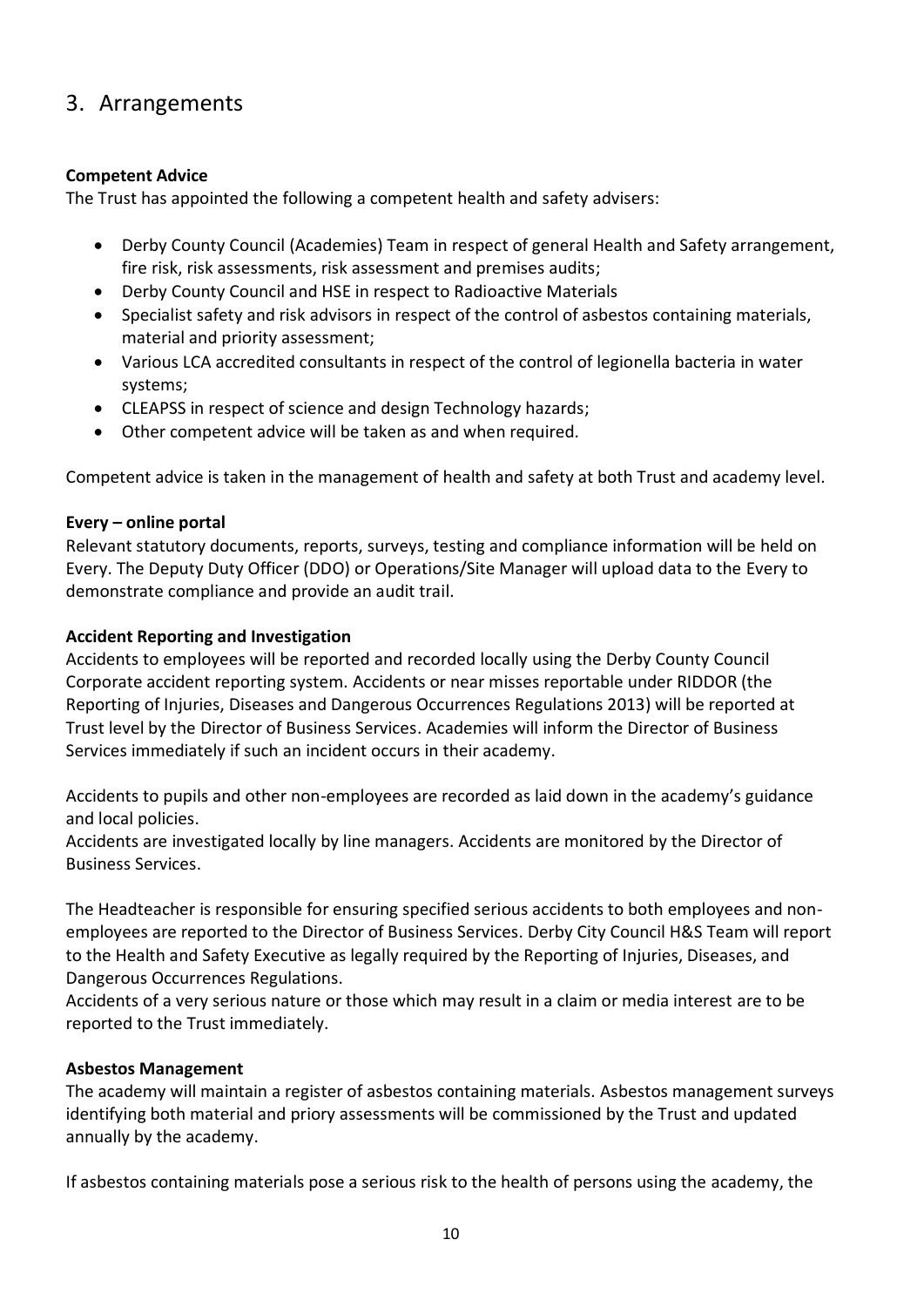materials shall be removed as safely and as soon as reasonably practicable possible. Management surveys will be undertaken by a surveyor on a 5 yearly basis for all academies built prior to 2000. The Director of Business Services will organise any work required as a result of the survey in coordination with the Nottingham Diocese.

Where asbestos containing materials are present, and do not pose a serious risk, the academy will take the opportunity to remove them progressively when it is safe and cost effective to do so. Whilst asbestos containing materials remain in situ the academy will ensure that they are managed in accordance with their Local Asbestos Management Plan and in such a manner so that the risk to the health of our employees, contractors, visitors and other people using the premises is minimised.

All specified work on asbestos containing materials will be carried out in accordance with the current legal standards using the best working practices by licensed contractors where applicable. Where non-licensed work is carried out, this will be carried out to the standards laid out in the HSE Asbestos Essentials reference manuals and process sheets.

The condition of known asbestos in the building will be monitored by the Deputy Duty Officer (DDO) or Site Manager on a monthly basis and recorded in the Asbestos logbook.

No destructive or potentially destructive work (however minor) will be undertaken in the academy without first reference to the asbestos survey and logbook. This includes accessing service voids and ceiling voids

The academy will identify areas that are not covered by an asbestos survey and thus may not be accessed without further sampling and/or air tests and these areas will be considered out of bounds.

The Asbestos Survey and logbook will be held in the academy and on the Every Portal and will be made available to contractors prior to their carrying out work within the premises.

#### **Condition surveys**

A D1 condition survey has been undertaken in the Pentecost Term 2019.

#### **Construction work**

All construction work is carefully monitored in accordance with Trust and Diocesan procedures. No construction work will take place without the prior consent of the Trust and the Diocese.

#### **Consultation**

The establishment of a Trust Health and Safety Committee will be considered if requested to do so by at least two safety representatives. Trust and model academy policies with Health & Safety implications will be subject to consultation with trade unions.

Consultation of policies and procedures with health and safety implications will be undertaken at a local academy level.

#### **Consultation with Employees**

Where policies, procedures and risk assessments have been created using the model versions these will be subject to local consultation with members of staff.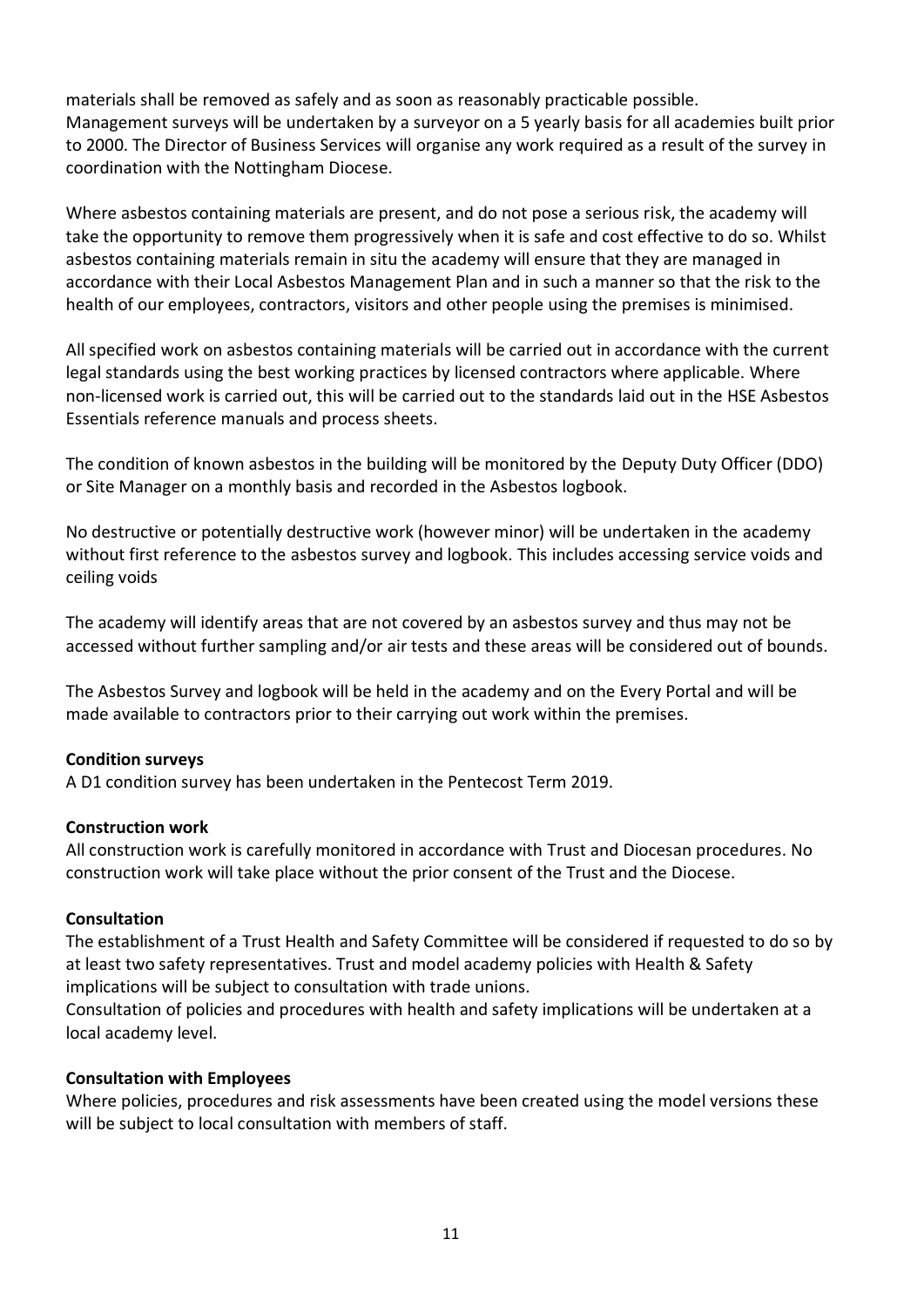#### **Contractors**

Academies will only use contractors recognised by the Trust and recognises the shared responsibility that any work is undertaken by contractors is done so in a safe manner. The contractors' health and safety compliance and performance are considered as awarding factors for the tendering of all locally managed contract work.

Contractor work is managed locally on site where induction procedures and monitoring is in place.

#### **Curriculum**

Risk assessments will be undertaken on all lesson activities where there is a significant risk of injury or ill health. Precautions will be included in lesson plans as necessary.

Specialist guidance will be provided by:

- Physical Education through The Association for Physical Education (afPE).
- Science through the Consortium of Local Education Authorities for the Provision of Science Services (CLEAPSS).
- Science and Technology (ages 3-12) "Be Safe!" Association for Science Education.

#### **Display Screen Equipment**

The academy will complete risk assessments for designated users of Display Screen Equipment.

#### **Electrical Safety**

All portable electrical appliances in academies are checked by a 'competent' person appointed by the academy on an annual or bi-annual basi*s*. Records of PAT testing are held on site and on the Every Portal.

All employees will be instructed to carry out a visual inspection of electrical equipment, prior to use, for signs of damage or charring. Defects will be reported to the Deputy Duty Officer so that action can be taken to take the equipment out of use.

The electrical installation will be inspected at 60 month intervals by a competent person i.e. electrical engineer.

The academy (in with the Trust) will undertake all remedial action/s from the report.

#### **Emergency Procedures**

The academy has completed an emergency plan, and shared the plan with the Trust. A copy can be found electronically in the Office Teams document folders.

#### **Finger Guards**

The academy has completed a risk assessment on 28/08/21. A copy can be found electronically in the Office Teams document folders.

#### **Fire Safety**

Inspections and testing are recorded manually in a dedicated fire logbook and on site and on the Every Portal.

#### **First Aid**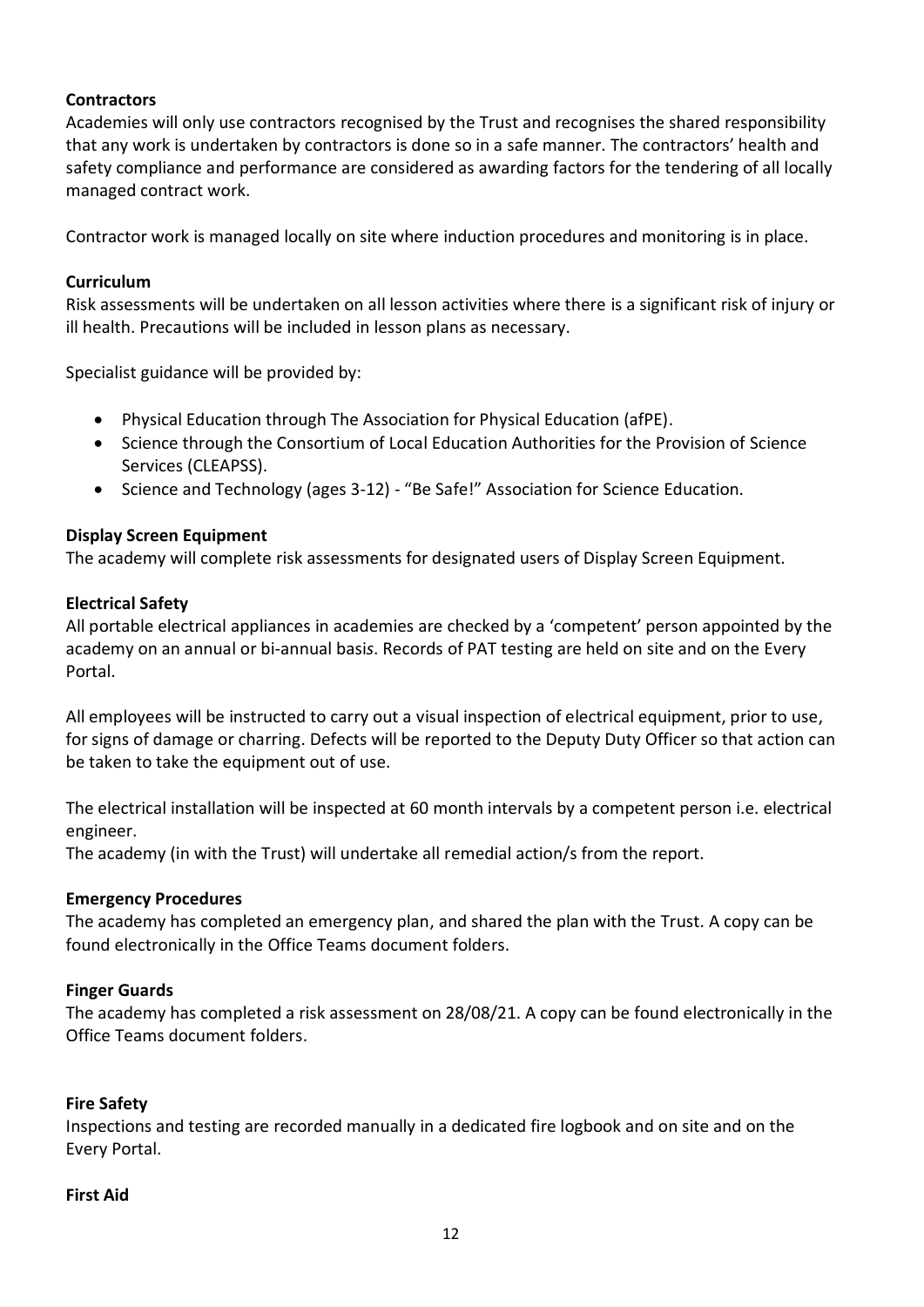The academy will complete a first aid needs risk assessment. One member of staff is required to be qualified to EFAW level to provide first aid treatment.

#### **Gas equipment and appliances**

All gas boilers and other gas appliances are inspected annually by an approved 'competent' contractor. Contractors will be approved from the Gas Safe Register at Trust level. Gas tightness tests will be carried out annually.

#### **Hazardous Substances**

All hazardous substances risk assessments are completed as required. COSHH training will be provided by the Trust.

#### **Health and Safety Advice**

Competent advice, guidance, generic risk assessments and training is provided though:

• Derby County Council's Schools Health and Safety Team.

#### **Housekeeping**

The academy will monitor housekeeping standards.

#### **Information and Communication**

All employees are given adequate information on health and safety matters in relation to their work activities as identified in the relevant risk assessments.

A Health and Safety Executive (HSE) poster will be displayed in each academy. Details will be entered of contact details for the Director of Business Services, the H&S advisor (Derby County Council) and where to obtain details of the union safety representatives.

#### **Inspections – Health & Safety**

The academy will have an annual walkabout inspection undertaken by the Director of Business Services Director and the Assistant Director of Business Services. This may include a representative from the academy governing body and a local H&S committee representative.

#### **Lettings/Use Premises Out of Hours**

The academy will obtain advice regarding any lettings from the Director of Business Services. A lettings contract with conditions of hire will be completed, signed and approved as necessary. The person or organisation using the academy premises will submit their risk assessments for their activities prior to the commencement of their letting.

#### **Lone Working**

A lone working risk assessment will be undertaken as necessary.

#### **Maintenance and servicing of plant and equipment**

Statutory inspection and servicing contracts to meet British Standards and good practice will be arranged by the Trust. Where the academy is required to arrange inspections and servicing this will be communicated to the academy by the Director of Business Services as necessary. Academies are required to upload all service docs and planned and reactive maintenance reports to the Every Portal.

#### **Manual Handling**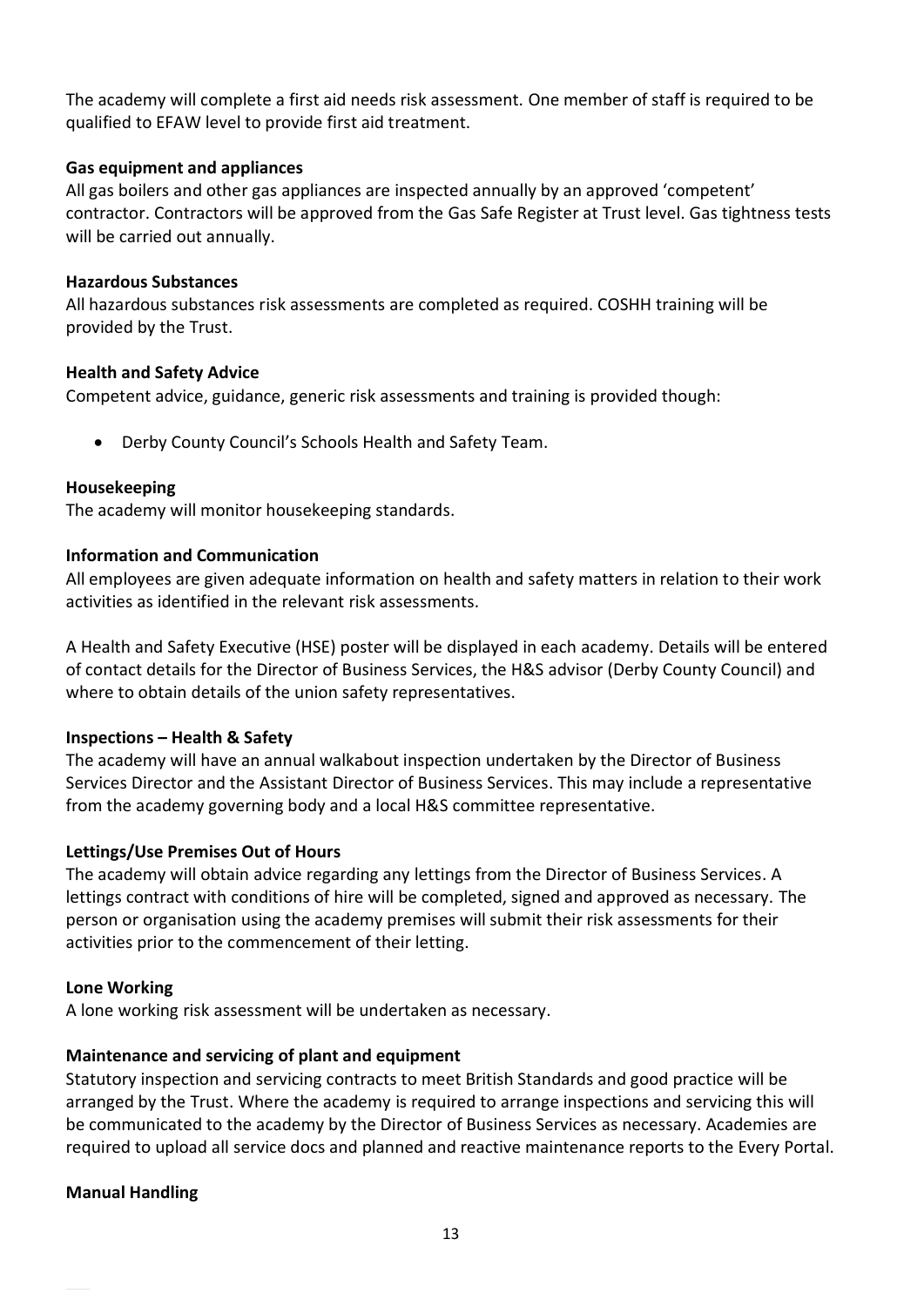The Academy will complete a manual handling risk assessment as necessary and will train staff involved.

#### **Medical Conditions- management of**

The academy has adopted a medical conditions policy 23/09/2021 and a completed risk assessment.

#### **New and expectant mothers**

The academy will carry out a risk assessment as soon as the Head Teacher is made aware by the employee and this risk assessment will be reviewed as necessary.

#### **Off-Site Educational visits**

The academy has an appointed Educational Visit Coordinator (EVC) Ann Tookey. The EVC is responsible to the Headteacher for ensuring health and safety issues have been addressed and that all relevant risk assessments are completed.

All trips are uploaded to EVOLVE. Advice and guidance is provided by Derby County Council Outdoor Education Team.

#### **Personal Protective Equipment (PPE)**

The academy will assess the need for PPE through the completion of local risk assessment.

#### **Positive Handling/De-escalation**

The need for de-escalation and positive handling training will be assessed locally. The academy will record instances of handling.

#### **Reporting of defects, hazards and near misses**

All employees have been instructed to report defects, hazards, near misses via a recorded local procedure or verbally to the Deputy Duty Officer (if urgent) who will ensure that appropriate action is taken to avoid accident/injury.

#### **Risk Assessments**

The Academy will complete the necessary risk assessments from a set that they have been provided via the Derby County Council Health & Safety Team. Risk assessments will be reviewed as necessary and on at least an annual basis. Further risk assessments will be undertaken as required.

The following risk assessments will be in place:

- Fire (office suite only)
- Provision of First Aid
- Hazardous substances used for cleaning (COSHH)
- Individual workstation (DSE)
- New and expectant mothers (as necessary)
- Individual staff- medical/disability (as necessary)
- Lone working (as necessary)
- Working at height
- Use of private vehicles for business use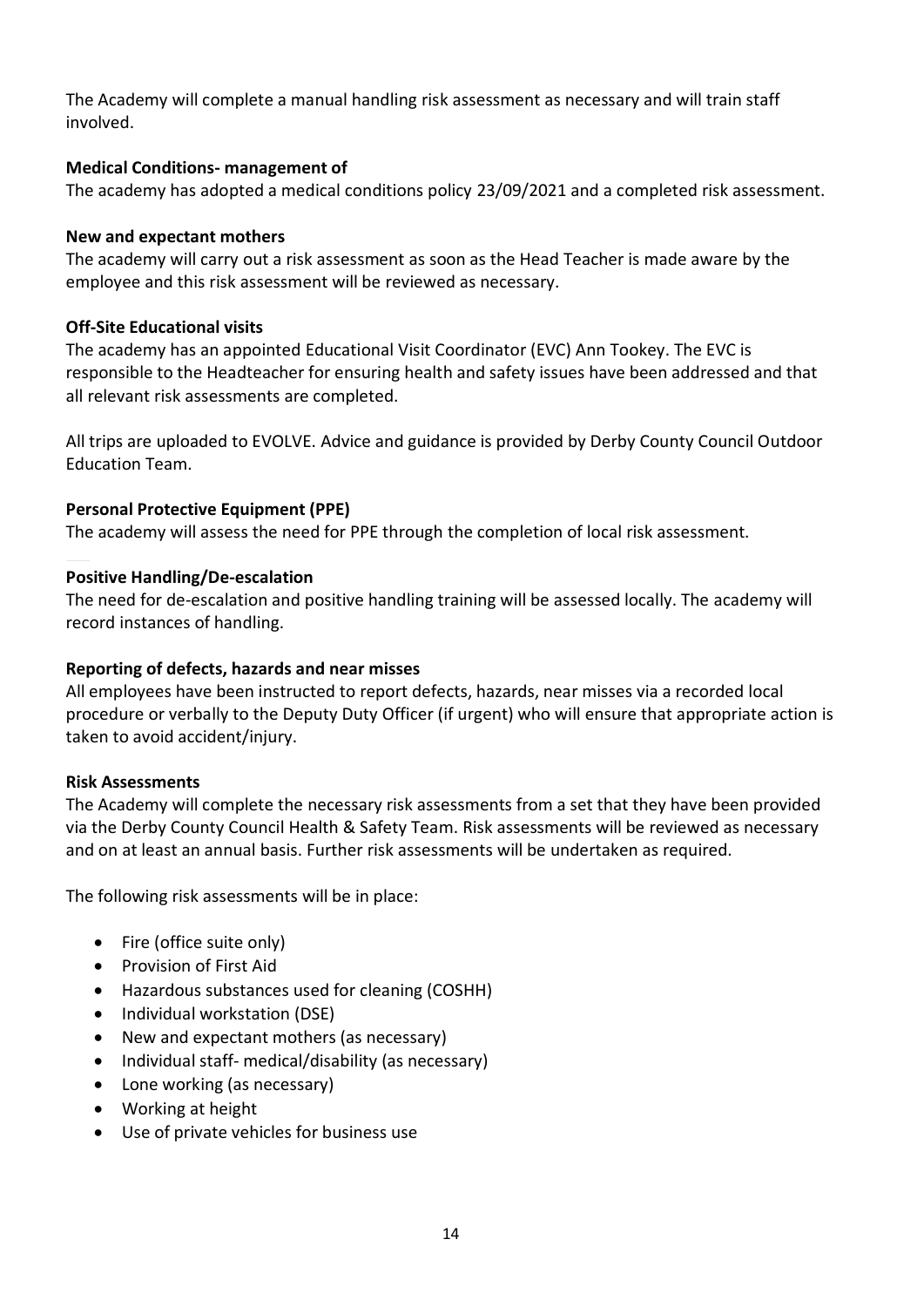#### **Safety Representatives**

Under legislation academy employees who have been appointed by their union as Safety Representatives have legal rights and functions e.g.:

- to represent employees
- to investigate hazards and complaints
- to carry out inspections of the workplace
- to attend safety committees

#### **Security**

The Deputy Duty Officer is responsible for maintaining the physical security of the site, e.g. locks, selfclosers, gates, fences, etc.

Arrangements are in place to prevent unauthorised access, so far as is reasonably practicable, and also to ensure that pupils are prevented from absconding or accessing restricted parts of the site.

The response to alarm activation is covered in the lone working risk assessment and the associated procedures and arrangements.

The academy will complete a premises safeguarding and security risk assessment and establish their own security policy.

#### **Site Inspections**

Arrangements are in place for a joint inspection to be carried out of the building and site, at least annually, by the Headteacher and Deputy Duty Officer.

#### **Slips, trips and falls**

The academy has completed a Risk Assessment for slips, trips and falls. A copy can be found in the Office Teams document folder.

#### **Stress, Work Related**

The Headteacher is responsible for managing work-related stress within the academy setting. A stress toolkit will be used by academy management. Any instances of stress with the Headteacher will be managed by the Trust.

#### **Sun Protection**

The school has a risk assessment in place for sun protection.

#### **Supervision**

Risks managed and decisions made locally.

#### **Training**

All employees are given adequate health and safety training, which includes basic skills training, specific on the job training and training in health and safety or emergency procedures.

New, temporary and supply staff are given basic induction training on health and safety, including the arrangements for first aid, fire, evacuation, security and reporting of concerns. This is recorded and kept of the employee's personal file. New employees are adequately supervised, as required.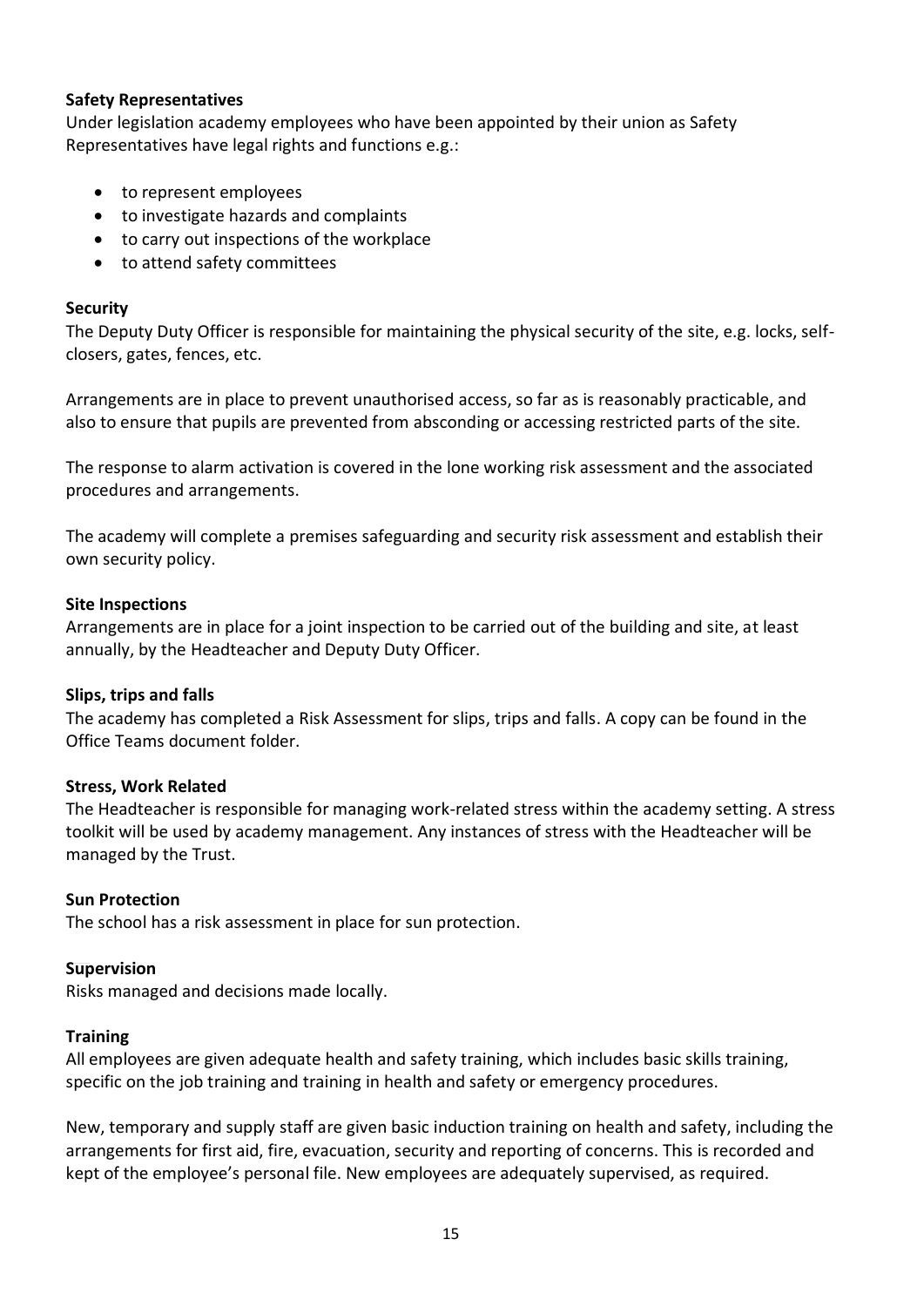Site Management staff will attend a general health and safety training course on at least a five yearly basis.

Other training needs will be identified through locally completed risk assessments.

#### **Vehicles, Use of**

If the academy allows staff to take pupils/students in their own car they should keep a copy of their driving license, insurance and MOT.

### **Violence**

The Health & Safety Executive's (HSE) definition of violence is:

'any incident in which a person is abused, threatened or assaulted in circumstances relating to their work'.

All incidents of violence will be recorded and investigated as required by the line manager or Headteacher.

# **Water Management/Control of Legionella**

The academy will comply with the requirements of the legionella Approved Code of Practice (L8). The Trust will employ a competent contractor to undertake and then review a legionella risk assessment on a five yearly basis, or sooner if changes to the supply or storage of water change due to works carried out to buildings or water systems. Regular tasks as required by the legionella risk assessment are managed locally. All documents should be uploaded to the Every Portal.

#### **Welfare facilities**

The academy will, so far as reasonably practicable, ensure adequate and appropriate welfare facilities.

# **Work Equipment**

Managed locally. Risk assessments undertaken as required. Training organised as necessary.

#### **Workplace Transport Safety**

Managed locally. Risk assessments undertaken as required.

#### **Working at Height**

Managed locally. Risk assessments will be undertaken as required. Training will be organised as necessary. Access equipment will be inspected, on a basis identified in the working at height risk assessment, by the Responsible Property Officer and recorded locally.